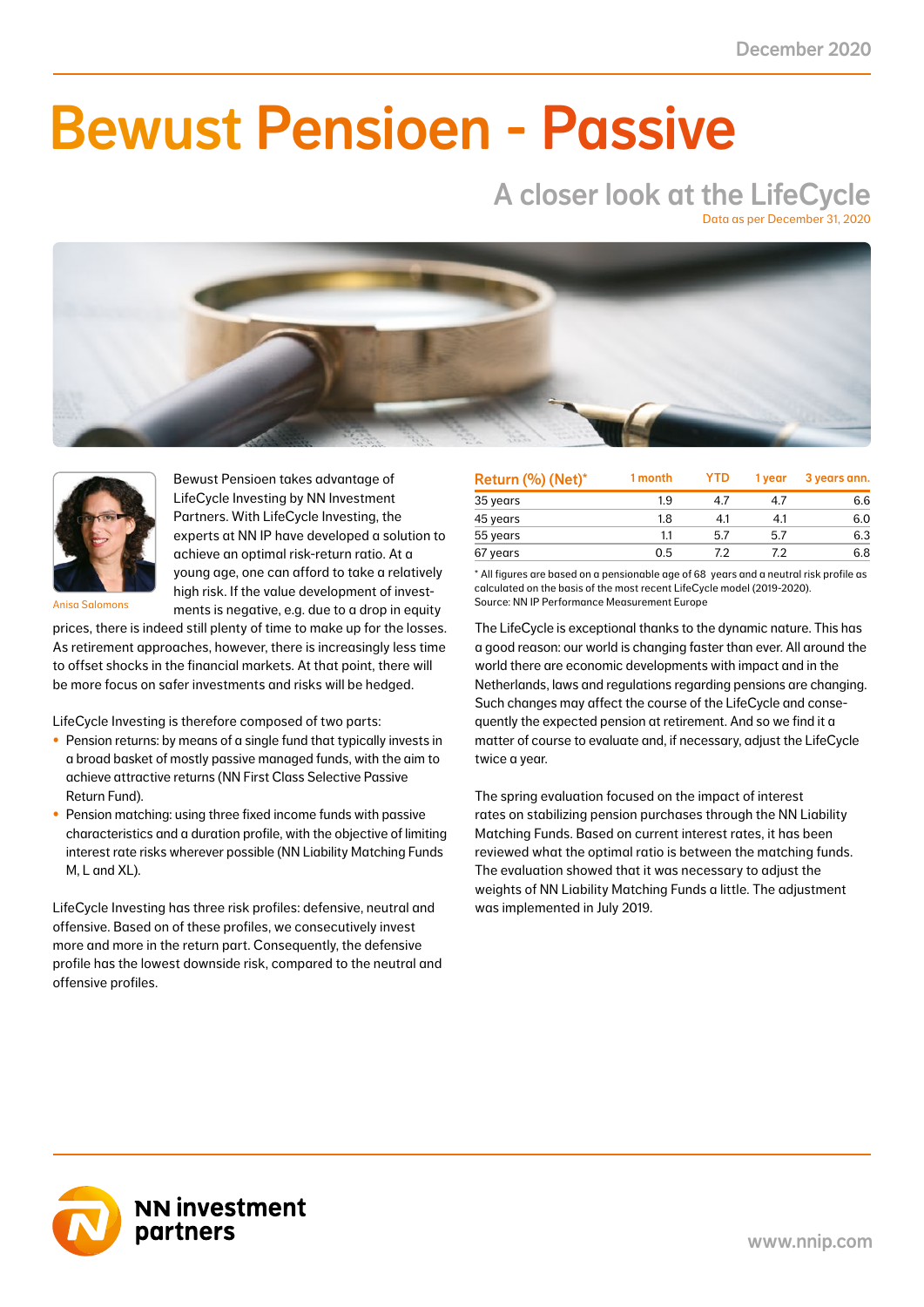### Bewust Pensioen - Passive (Defensive risk profile)

| 35 years old                                 | 1 month | 1 month                    | Year to date  | Year to date        | 1 year | 1 year | 3 years | 3 years | 3 years | 3 years                                                                             |         |
|----------------------------------------------|---------|----------------------------|---------------|---------------------|--------|--------|---------|---------|---------|-------------------------------------------------------------------------------------|---------|
| Net Return %                                 |         | <b>Return Contribution</b> | <b>Return</b> | <b>Contribution</b> |        |        |         |         |         | Return Contribution Return (ann) Contribution (ann) Return (cum) Contribution (cum) | Weight* |
| <b>Pension Returns</b>                       |         |                            |               |                     |        |        |         |         |         |                                                                                     |         |
| NN First Class Selective Passive Return Fund | 2.0     | 1.6                        | 3.6           | 2.9                 | 3.6    | 2.9    | 6.0     | 4.9     | 19.2    | 15.9                                                                                | 80.0    |
| <b>Pension Matching</b>                      |         |                            |               |                     |        |        |         |         |         |                                                                                     |         |
| <b>NN Liability Matching Fund M</b>          | 0.0     | 0.0                        | 1.2           | 0.1                 | 1.2    | 0.1    | 1.2     | 0.1     | 3.8     | 0.4                                                                                 | 11.0    |
| NN Liability Matching Fund L                 | 0.2     | 0.0                        | 13.0          | 0.0                 | 13.0   | 0.0    | 11.6    | 0.0     | 39.0    | 0.0                                                                                 | 0.0     |
| <b>NN Liability Matching Fund XL</b>         | 0.6     | 0.1                        | 28.5          | 2.6                 | 28.5   | 2.6    | 24.0    | 2.2     | 90.7    | 7.1                                                                                 | 9.0     |
| <b>TOTAL</b>                                 |         | 1.7                        |               | 5.7                 |        | 5.7    |         | 7.2     |         | 23.3                                                                                | 100%    |

| <b>Bewust Pensioen - Passive (Defensive risk profile)</b>                                                                                                                                                                                                                                               |         |                                       |                                |                                            |        |        |         |         |         | Data as per December 31, 2020                                                                  |         |
|---------------------------------------------------------------------------------------------------------------------------------------------------------------------------------------------------------------------------------------------------------------------------------------------------------|---------|---------------------------------------|--------------------------------|--------------------------------------------|--------|--------|---------|---------|---------|------------------------------------------------------------------------------------------------|---------|
| 35 years old<br>Net Return %                                                                                                                                                                                                                                                                            | 1 month | <b>Return Contribution</b>            | 1 month Year to date<br>Return | <b>Year to date</b><br><b>Contribution</b> | 1 year | 1 year | 3 years | 3 years | 3 years | 3 years<br>Return Contribution Return (ann) Contribution (ann) Return (cum) Contribution (cum) | Weight' |
| <b>Pension Returns</b>                                                                                                                                                                                                                                                                                  |         |                                       |                                |                                            |        |        |         |         |         |                                                                                                |         |
| NN First Class Selective Passive Return Fund                                                                                                                                                                                                                                                            | 2.0     | 1.6                                   | 3.6                            | 2.9                                        | 3.6    | 2.9    | 6.0     | 4.9     | 19.2    | 15.9                                                                                           | 80.0    |
| <b>Pension Matching</b>                                                                                                                                                                                                                                                                                 |         |                                       |                                |                                            |        |        |         |         |         |                                                                                                |         |
| NN Liability Matching Fund M                                                                                                                                                                                                                                                                            | 0.0     | 0.0                                   | 1.2                            | 0.1                                        | 1.2    | 0.1    | 1.2     | 0.1     | 3.8     | 0.4                                                                                            | 11.0    |
| NN Liability Matching Fund L                                                                                                                                                                                                                                                                            | 0.2     | 0.0                                   | 13.0                           | 0.0                                        | 13.0   | 0.0    | 11.6    | 0.0     | 39.0    | 0.0                                                                                            | 0.0     |
| NN Liability Matching Fund XL                                                                                                                                                                                                                                                                           | 0.6     | 0.1                                   | 28.5                           | 2.6                                        | 28.5   | 2.6    | 24.0    | 2.2     | 90.7    | 7.1                                                                                            | 9.0     |
| <b>TOTAL</b>                                                                                                                                                                                                                                                                                            |         | 1.7                                   |                                | 5.7                                        |        | 5.7    |         | 7.2     |         | 23.3                                                                                           | 100%    |
| 45 years old<br>Net Return %                                                                                                                                                                                                                                                                            | 1 month | 1 month<br><b>Return Contribution</b> | <b>Year to date</b><br>Return  | <b>Year to date</b><br><b>Contribution</b> | 1 year | 1 year | 3 years | 3 years | 3 years | 3 years<br>Return Contribution Return (ann) Contribution (ann) Return (cum) Contribution (cum) | Weight' |
| <b>Pension Returns</b>                                                                                                                                                                                                                                                                                  |         |                                       |                                |                                            |        |        |         |         |         |                                                                                                |         |
| NN First Class Selective Passive Return Fund                                                                                                                                                                                                                                                            | 2.0     | 1.5                                   | 3.6                            | 2.8                                        | 3.6    | 2.8    | 6.0     | 4.6     | 19.2    | 14.7                                                                                           | 75.0    |
| <b>Pension Matching</b>                                                                                                                                                                                                                                                                                 |         |                                       |                                |                                            |        |        |         |         |         |                                                                                                |         |
| NN Liability Matching Fund M                                                                                                                                                                                                                                                                            | 0.0     | 0.0                                   | 1.2                            | 0.2                                        | 1.2    | 0.2    | 1.2     | 0.2     | 3.8     | 0.7                                                                                            | 19.0    |
| NN Liability Matching Fund L                                                                                                                                                                                                                                                                            | 0.2     | 0.0                                   | 13.0                           | 0.0                                        | 13.0   | 0.0    | 11.6    | 0.0     | 39.0    | 0.0                                                                                            | 0.0     |
| NN Liability Matching Fund XL                                                                                                                                                                                                                                                                           | 0.6     | 0.0                                   | 28.5                           | 1.9                                        | 28.5   | 1.9    | 24.0    | 1.6     | 90.7    | 5.0                                                                                            | 7.0     |
| TOTAL                                                                                                                                                                                                                                                                                                   |         | 1.6                                   |                                | 4.9                                        |        | 4.9    |         | 6.4     |         | 20.4                                                                                           | 100%    |
| 55 years old                                                                                                                                                                                                                                                                                            | 1 month | 1 month                               | <b>Year to date</b>            | <b>Year to date</b>                        | 1 year | 1 year | 3 years | 3 years | 3 years | 3 years                                                                                        |         |
| Net Return %                                                                                                                                                                                                                                                                                            |         | <b>Return Contribution</b>            | Return                         | <b>Contribution</b>                        |        |        |         |         |         | Return Contribution Return (ann) Contribution (ann) Return (cum) Contribution (cum)            | Weight* |
| <b>Pension Returns</b>                                                                                                                                                                                                                                                                                  |         |                                       |                                |                                            |        |        |         |         |         |                                                                                                |         |
| NN First Class Selective Passive Return Fund                                                                                                                                                                                                                                                            | 2.0     | 0.8                                   | 3.6                            | 1.5                                        | 3.6    | 1.5    | 6.0     | 2.5     | 19.2    | 8.0                                                                                            | 41.0    |
| <b>Pension Matching</b><br>NN Liability Matching Fund M                                                                                                                                                                                                                                                 | 0.0     | 0.0                                   | 1.2                            | 0.5                                        | 1.2    | 0.5    | 1.2     | 0.5     | 3.8     | 1.5                                                                                            | 38.0    |
|                                                                                                                                                                                                                                                                                                         | 0.2     | 0.0                                   | 13.0                           | 1.3                                        | 13.0   | 1.3    | 11.6    | 1.2     | 39.0    | 3.7                                                                                            | 10.0    |
| NN Liability Matching Fund L<br>NN Liability Matching Fund XL                                                                                                                                                                                                                                           | 0.6     | 0.1                                   | 28.5                           | 3.1                                        | 28.5   | 3.1    | 24.0    | 2.6     | 90.7    | 8.2                                                                                            | 11.0    |
| <b>TOTAL</b>                                                                                                                                                                                                                                                                                            |         | 0.9                                   |                                | 6.4                                        |        | 6.4    |         | 6.7     |         | 21.4                                                                                           | 100%    |
|                                                                                                                                                                                                                                                                                                         |         |                                       |                                |                                            |        |        |         |         |         |                                                                                                |         |
| 67 years old<br>Net Return %                                                                                                                                                                                                                                                                            | 1 month | 1 month<br><b>Return Contribution</b> | <b>Year to date</b><br>Return  | <b>Year to date</b><br><b>Contribution</b> | 1 year | 1 year | 3 years | 3 years | 3 years | 3 years<br>Return Contribution Return (ann) Contribution (ann) Return (cum) Contribution (cum) | Weight' |
| <b>Pension Returns</b>                                                                                                                                                                                                                                                                                  |         |                                       |                                |                                            |        |        |         |         |         |                                                                                                |         |
| NN First Class Selective Passive Return Fund                                                                                                                                                                                                                                                            | 2.0     | 0.4                                   | 3.6                            | 0.8                                        | 3.6    | 0.8    | 6.0     | 1.2     | 19.2    | 3.8                                                                                            | 20.0    |
| <b>Pension Matching</b>                                                                                                                                                                                                                                                                                 |         |                                       |                                |                                            |        |        |         |         |         |                                                                                                |         |
| NN Liability Matching Fund M                                                                                                                                                                                                                                                                            | 0.0     | 0.0                                   | 1.2                            | 0.4                                        | 1.2    | 0.4    | 1.2     | 0.5     | 3.8     | 1.5                                                                                            | 33.0    |
| NN Liability Matching Fund L                                                                                                                                                                                                                                                                            | 0.2     | 0.1                                   | 13.0                           | 6.0                                        | 13.0   | 6.0    | 11.6    | 5.1     | 39.0    | 16.3                                                                                           | 47.0    |
| NN Liability Matching Fund XL                                                                                                                                                                                                                                                                           | 0.6     | 0.0                                   | 28.5                           | 0.0                                        | 28.5   | 0.0    | 24.0    | 0.0     | 90.7    | 0.0                                                                                            | 0.0     |
| <b>TOTAL</b>                                                                                                                                                                                                                                                                                            |         | 0.5                                   |                                | 7.2                                        |        | 7.2    |         | 6.8     |         | 21.7                                                                                           | 100%    |
| This means that the returns shown in the column 'year to date contribution' cannot exactly be derived from this report.<br>The contribution is the contribution to the total net return based on the current weights in the LifeCycle model (2019-2020)<br>Source: NN IP Performance Measurement Europe |         |                                       |                                |                                            |        |        |         |         |         |                                                                                                |         |
| <b>NN investment</b><br>partners                                                                                                                                                                                                                                                                        |         |                                       |                                |                                            |        |        |         |         |         |                                                                                                |         |

| 55 years old                                 | 1 month | 1 month                    | Year to date  | <b>Year to date</b> | 1 year | l year | 3 years | 3 years | 3 years | 3 years                                                                             |         |
|----------------------------------------------|---------|----------------------------|---------------|---------------------|--------|--------|---------|---------|---------|-------------------------------------------------------------------------------------|---------|
| <b>Net Return %</b>                          |         | <b>Return Contribution</b> | <b>Return</b> | <b>Contribution</b> |        |        |         |         |         | Return Contribution Return (ann) Contribution (ann) Return (cum) Contribution (cum) | Weight* |
| <b>Pension Returns</b>                       |         |                            |               |                     |        |        |         |         |         |                                                                                     |         |
| NN First Class Selective Passive Return Fund | 2.0     | 0.8                        | 3.6           | 1.5                 | 3.6    | 1.5    | 6.0     | 2.5     | 19.2    | 8.0                                                                                 | 41.0    |
| <b>Pension Matching</b>                      |         |                            |               |                     |        |        |         |         |         |                                                                                     |         |
| NN Liability Matching Fund M                 | 0.0     | 0.0                        | 1.2           | 0.5                 | 1.2    | 0.5    | 1.2     | 0.5     | 3.8     | 1.5                                                                                 | 38.0    |
| NN Liability Matching Fund L                 | 0.2     | 0.0                        | 13.0          | 1.3                 | 13.0   | 1.3    | 11.6    | 1.2     | 39.0    | 3.7                                                                                 | 10.0    |
| NN Liability Matching Fund XL                | 0.6     | 0.1                        | 28.5          | 3.1                 | 28.5   | 3.1    | 24.0    | 2.6     | 90.7    | 8.2                                                                                 | 11.0    |
| <b>TOTAL</b>                                 |         | 0.9                        |               | 6.4                 |        | 6.4    |         | 6.7     |         | 21.4                                                                                | 100%    |

| 67 years old                                 | 1 month | 1 month                    | <b>Year to date</b> | Year to date        | 1 year | 1 year | 3 years | 3 years | 3 years | 3 years                                                                             |         |
|----------------------------------------------|---------|----------------------------|---------------------|---------------------|--------|--------|---------|---------|---------|-------------------------------------------------------------------------------------|---------|
| Net Return %                                 |         | <b>Return Contribution</b> | Return              | <b>Contribution</b> |        |        |         |         |         | Return Contribution Return (ann) Contribution (ann) Return (cum) Contribution (cum) | Weight* |
| <b>Pension Returns</b>                       |         |                            |                     |                     |        |        |         |         |         |                                                                                     |         |
| NN First Class Selective Passive Return Fund | 2.0     | 0.4                        | 3.6                 | 0.8                 | 3.6    | 0.8    | 6.0     | 1.2     | 19.2    | 3.8                                                                                 | 20.0    |
| <b>Pension Matching</b>                      |         |                            |                     |                     |        |        |         |         |         |                                                                                     |         |
| NN Liability Matching Fund M                 | 0.0     | 0.0                        | 1.2                 | 0.4                 | 1.2    | 0.4    | 1.2     | 0.5     | 3.8     | 1.5                                                                                 | 33.0    |
| NN Liability Matching Fund L                 | 0.2     | 0.1                        | 13.0                | 6.0                 | 13.0   | 6.0    | 11.6    | 5.1     | 39.0    | 16.3                                                                                | 47.0    |
| NN Liability Matching Fund XL                | 0.6     | 0.0                        | 28.5                | 0.0                 | 28.5   | 0.0    | 24.0    | 0.0     | 90.7    | 0.0                                                                                 | 0.0     |
| <b>TOTAL</b>                                 |         | 0.5                        |                     | 7.2                 |        | 7.2    |         | 6.8     |         | 21.7                                                                                | 100%    |

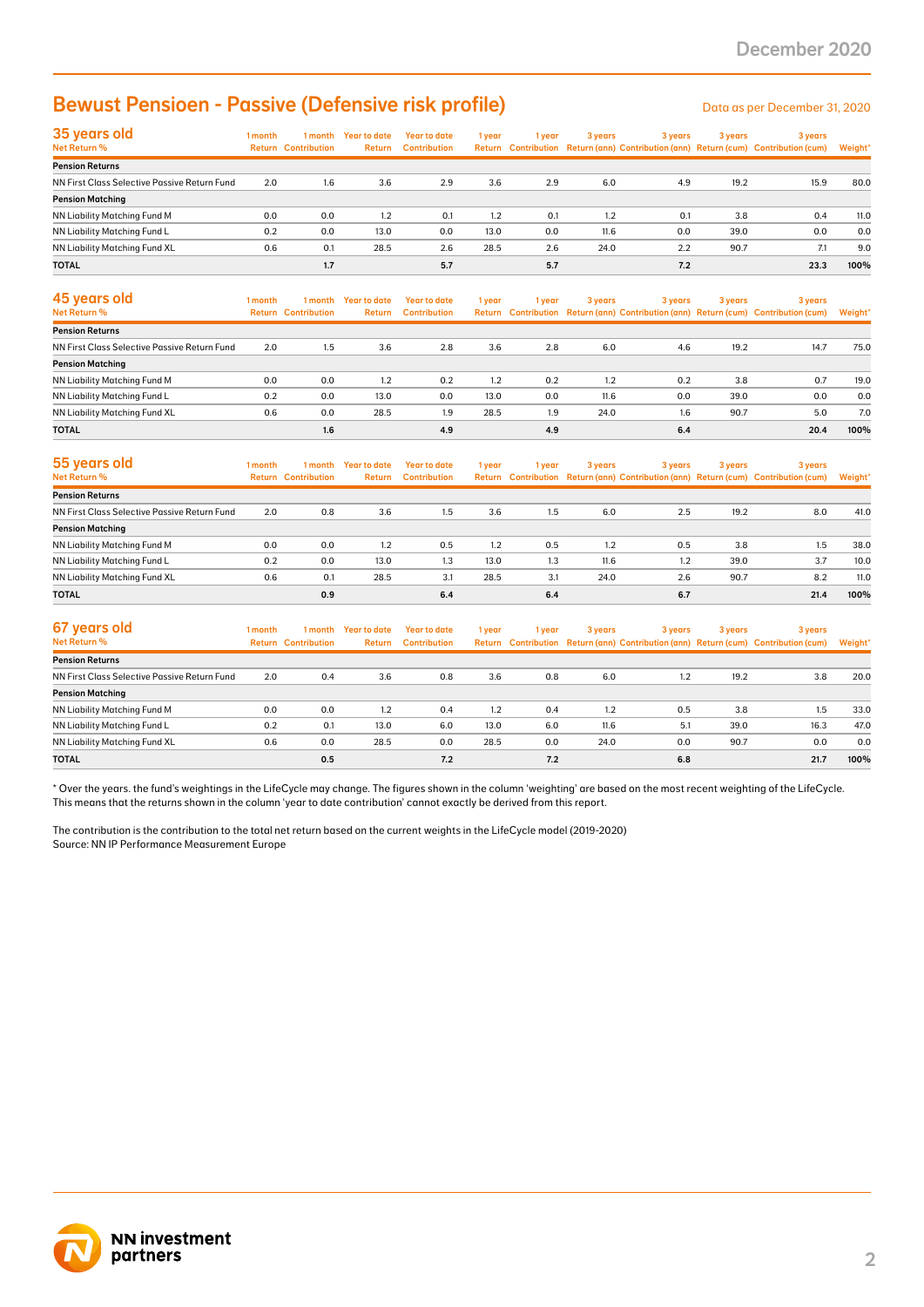## Bewust Pensioen - Passive (Neutral risk profile) Data as per December 31, 2020

| 35 years old<br>Net Return %                 | 1 month | 1 month<br><b>Return Contribution</b> | Year to date<br>Return | Year to date<br><b>Contribution</b> | 1 year | 1 year | 3 years | 3 years | 3 years | 3 years<br>Return Contribution Return (ann) Contribution (ann) Return (cum) Contribution (cum) | Weight* |
|----------------------------------------------|---------|---------------------------------------|------------------------|-------------------------------------|--------|--------|---------|---------|---------|------------------------------------------------------------------------------------------------|---------|
| <b>Pension Returns</b>                       |         |                                       |                        |                                     |        |        |         |         |         |                                                                                                |         |
| NN First Class Selective Passive Return Fund | 2.0     | 1.8                                   | 3.6                    | 3.3                                 | 3.6    | 3.3    | 6.0     | 5.5     | 19.2    | 17.6                                                                                           | 90.0    |
| <b>Pension Matching</b>                      |         |                                       |                        |                                     |        |        |         |         |         |                                                                                                |         |
| <b>NN Liability Matching Fund M</b>          | 0.0     | 0.0                                   | 1.2                    | 0.1                                 | 1.2    | 0.1    | 1.2     | 0.1     | 3.8     | 0.2                                                                                            | 5.0     |
| NN Liability Matching Fund L                 | 0.2     | 0.0                                   | 13.0                   | 0.0                                 | 13.0   | 0.0    | 11.6    | 0.0     | 39.0    | 0.0                                                                                            | 0.0     |
| NN Liability Matching Fund XL                | 0.6     | 0.0                                   | 28.5                   | 1.3                                 | 28.5   | 1.3    | 24.0    | 1.1     | 90.7    | 3.4                                                                                            | 5.0     |
| <b>TOTAL</b>                                 |         | 1.9                                   |                        | 4.7                                 |        | 4.7    |         | 6.6     |         | 21.3                                                                                           | 100%    |

| <b>Bewust Pensioen - Passive (Neutral risk profile)</b>                                                                                                                                                                                                                                                 |         |                                       |                                |                                            |        |               |         |                |         | Data as per December 31, 2020                                                                  |                |
|---------------------------------------------------------------------------------------------------------------------------------------------------------------------------------------------------------------------------------------------------------------------------------------------------------|---------|---------------------------------------|--------------------------------|--------------------------------------------|--------|---------------|---------|----------------|---------|------------------------------------------------------------------------------------------------|----------------|
| 35 years old<br>Net Return %                                                                                                                                                                                                                                                                            | 1 month | <b>Return Contribution</b>            | 1 month Year to date<br>Return | <b>Year to date</b><br><b>Contribution</b> | 1 year | 1 year        | 3 years | 3 years        | 3 years | 3 years<br>Return Contribution Return (ann) Contribution (ann) Return (cum) Contribution (cum) | Weight'        |
| <b>Pension Returns</b>                                                                                                                                                                                                                                                                                  |         |                                       |                                |                                            |        |               |         |                |         |                                                                                                |                |
| NN First Class Selective Passive Return Fund                                                                                                                                                                                                                                                            | 2.0     | 1.8                                   | 3.6                            | 3.3                                        | 3.6    | 3.3           | 6.0     | 5.5            | 19.2    | 17.6                                                                                           | 90.0           |
| <b>Pension Matching</b>                                                                                                                                                                                                                                                                                 |         |                                       |                                |                                            |        |               |         |                |         |                                                                                                |                |
| NN Liability Matching Fund M                                                                                                                                                                                                                                                                            | 0.0     | 0.0                                   | 1.2                            | 0.1                                        | 1.2    | 0.1           | 1.2     | 0.1            | 3.8     | 0.2                                                                                            | 5.0            |
| NN Liability Matching Fund L                                                                                                                                                                                                                                                                            | 0.2     | 0.0                                   | 13.0                           | 0.0                                        | 13.0   | 0.0           | 11.6    | 0.0            | 39.0    | 0.0                                                                                            | 0.0            |
| NN Liability Matching Fund XL                                                                                                                                                                                                                                                                           | 0.6     | 0.0                                   | 28.5                           | 1.3                                        | 28.5   | 1.3           | 24.0    | 1.1            | 90.7    | 3.4                                                                                            | 5.0            |
| <b>TOTAL</b><br>45 years old                                                                                                                                                                                                                                                                            | 1 month | 1.9<br>1 month                        | <b>Year to date</b>            | 4.7<br><b>Year to date</b>                 | 1 year | 4.7<br>1 year | 3 years | 6.6<br>3 years | 3 years | 21.3<br>3 years                                                                                | 100%           |
| Net Return %                                                                                                                                                                                                                                                                                            |         | <b>Return Contribution</b>            | Return                         | <b>Contribution</b>                        |        |               |         |                |         | Return Contribution Return (ann) Contribution (ann) Return (cum) Contribution (cum)            | <b>Weight'</b> |
| <b>Pension Returns</b>                                                                                                                                                                                                                                                                                  |         |                                       |                                |                                            |        |               |         |                |         |                                                                                                |                |
| NN First Class Selective Passive Return Fund                                                                                                                                                                                                                                                            | 2.0     | 1.7                                   | 3.6                            | 3.1                                        | 3.6    | 3.1           | 6.0     | 5.2            | 19.2    | 16.6                                                                                           | 85.0           |
| <b>Pension Matching</b>                                                                                                                                                                                                                                                                                 |         |                                       |                                |                                            |        |               |         |                |         |                                                                                                |                |
| NN Liability Matching Fund M                                                                                                                                                                                                                                                                            | 0.0     | 0.0                                   | 1.2                            | 0.1                                        | 1.2    | 0.1           | 1.2     | 0.1            | 3.8     | 0.4                                                                                            | 12.0           |
| NN Liability Matching Fund L                                                                                                                                                                                                                                                                            | 0.2     | 0.0                                   | 13.0                           | 0.0                                        | 13.0   | 0.0           | 11.6    | 0.0            | 39.0    | 0.0                                                                                            | 0.0            |
| NN Liability Matching Fund XL                                                                                                                                                                                                                                                                           | 0.6     | 0.0                                   | 28.5                           | 0.8                                        | 28.5   | 0.8           | 24.0    | 0.7            | 90.7    | 2.2                                                                                            | 3.0            |
| <b>TOTAL</b>                                                                                                                                                                                                                                                                                            |         | 1.8                                   |                                | 4.1                                        |        | 4.1           |         | 6.0            |         | 19.2                                                                                           | 100%           |
| 55 years old<br>Net Return %                                                                                                                                                                                                                                                                            | 1 month | 1 month<br><b>Return Contribution</b> | <b>Year to date</b><br>Return  | <b>Year to date</b><br><b>Contribution</b> | 1 year | 1 year        | 3 years | 3 years        | 3 years | 3 years<br>Return Contribution Return (ann) Contribution (ann) Return (cum) Contribution (cum) | Weight'        |
| <b>Pension Returns</b>                                                                                                                                                                                                                                                                                  |         |                                       |                                |                                            |        |               |         |                |         |                                                                                                |                |
| NN First Class Selective Passive Return Fund                                                                                                                                                                                                                                                            | 2.0     | 1.0                                   | 3.6                            | 1.9                                        | 3.6    | 1.9           | 6.0     | 3.0            | 19.2    | 9.7                                                                                            | 50.0           |
| <b>Pension Matching</b>                                                                                                                                                                                                                                                                                 |         |                                       |                                |                                            |        |               |         |                |         |                                                                                                |                |
| <b>NN Liability Matching Fund M</b>                                                                                                                                                                                                                                                                     | 0.0     | 0.0                                   | 1.2                            | 0.4                                        | 1.2    | 0.4           | 1.2     | 0.4            | 3.8     | 1.4                                                                                            | 34.0           |
| NN Liability Matching Fund L                                                                                                                                                                                                                                                                            | 0.2     | 0.0                                   | 13.0                           | 1.0                                        | 13.0   | 1.0           | 11.6    | 0.9            | 39.0    | 2.9                                                                                            | 8.0            |
| NN Liability Matching Fund XL                                                                                                                                                                                                                                                                           | 0.6     | 0.1                                   | 28.5                           | 2.4                                        | 28.5   | 2.4           | 24.0    | 1.9            | 90.7    | 6.2                                                                                            | 8.0            |
| <b>TOTAL</b>                                                                                                                                                                                                                                                                                            |         | 1.1                                   |                                | 5.7                                        |        | 5.7           |         | 6.3            |         | 20.2                                                                                           | 100%           |
| 67 years old                                                                                                                                                                                                                                                                                            | 1 month | 1 month                               | <b>Year to date</b>            | <b>Year to date</b>                        | 1 year | 1 year        | 3 years | 3 years        | 3 years | 3 years                                                                                        |                |
| Net Return %                                                                                                                                                                                                                                                                                            |         | <b>Return Contribution</b>            | Return                         | <b>Contribution</b>                        |        |               |         |                |         | Return Contribution Return (ann) Contribution (ann) Return (cum) Contribution (cum)            | <b>Weight'</b> |
| <b>Pension Returns</b>                                                                                                                                                                                                                                                                                  |         |                                       |                                |                                            |        |               |         |                |         |                                                                                                |                |
| NN First Class Selective Passive Return Fund                                                                                                                                                                                                                                                            | 2.0     | 0.4                                   | 3.6                            | 0.8                                        | 3.6    | 0.8           | 6.0     | 1.2            | 19.2    | 3.8                                                                                            | 20.0           |
| <b>Pension Matching</b>                                                                                                                                                                                                                                                                                 |         |                                       |                                |                                            |        |               |         |                |         |                                                                                                |                |
| NN Liability Matching Fund M                                                                                                                                                                                                                                                                            | 0.0     | 0.0                                   | 1.2                            | 0.4                                        | 1.2    | 0.4           | 1.2     | 0.5            | 3.8     | 1.5                                                                                            | 33.0           |
| NN Liability Matching Fund L                                                                                                                                                                                                                                                                            | 0.2     | 0.1                                   | 13.0                           | 6.0                                        | 13.0   | 6.0           | 11.6    | 5.1            | 39.0    | 16.3                                                                                           | 47.0           |
| NN Liability Matching Fund XL                                                                                                                                                                                                                                                                           | 0.6     | 0.0                                   | 28.5                           | 0.0                                        | 28.5   | 0.0           | 24.0    | 0.0            | 90.7    | 0.0                                                                                            | 0.0            |
| <b>TOTAL</b>                                                                                                                                                                                                                                                                                            |         | 0.5                                   |                                | 7.2                                        |        | 7.2           |         | 6.8            |         | 21.7                                                                                           | 100%           |
| This means that the returns shown in the column 'year to date contribution' cannot exactly be derived from this report.<br>The contribution is the contribution to the total net return based on the current weights in the LifeCycle model (2019-2020)<br>Source: NN IP Performance Measurement Europe |         |                                       |                                |                                            |        |               |         |                |         |                                                                                                |                |
| <b>NN investment</b><br>partners                                                                                                                                                                                                                                                                        |         |                                       |                                |                                            |        |               |         |                |         |                                                                                                |                |

| 55 years old<br>Net Return %                 | 1 month | 1 month<br><b>Return Contribution</b> | Year to date<br>Return | <b>Year to date</b><br><b>Contribution</b> | 1 year | 1 year | 3 years | 3 years | 3 years | 3 years<br>Return Contribution Return (ann) Contribution (ann) Return (cum) Contribution (cum) | Weight* |
|----------------------------------------------|---------|---------------------------------------|------------------------|--------------------------------------------|--------|--------|---------|---------|---------|------------------------------------------------------------------------------------------------|---------|
| <b>Pension Returns</b>                       |         |                                       |                        |                                            |        |        |         |         |         |                                                                                                |         |
| NN First Class Selective Passive Return Fund | 2.0     | 1.0                                   | 3.6                    | 1.9                                        | 3.6    | 1.9    | 6.0     | 3.0     | 19.2    | 9.7                                                                                            | 50.0    |
| <b>Pension Matching</b>                      |         |                                       |                        |                                            |        |        |         |         |         |                                                                                                |         |
| NN Liability Matching Fund M                 | 0.0     | 0.0                                   | 1.2                    | 0.4                                        | 1.2    | 0.4    | 1.2     | 0.4     | 3.8     | 1.4                                                                                            | 34.0    |
| NN Liability Matching Fund L                 | 0.2     | 0.0                                   | 13.0                   | 1.0                                        | 13.0   | 1.0    | 11.6    | 0.9     | 39.0    | 2.9                                                                                            | 8.0     |
| NN Liability Matching Fund XL                | 0.6     | 0.1                                   | 28.5                   | 2.4                                        | 28.5   | 2.4    | 24.0    | 1.9     | 90.7    | 6.2                                                                                            | 8.0     |
| <b>TOTAL</b>                                 |         | 1.1                                   |                        | 5.7                                        |        | 5.7    |         | 6.3     |         | 20.2                                                                                           | 100%    |

| 67 years old                                 | 1 month | 1 month                    | <b>Year to date</b> | <b>Year to date</b> | 1 year | 1 year | 3 years | 3 years | 3 years | 3 years                                                                             |         |
|----------------------------------------------|---------|----------------------------|---------------------|---------------------|--------|--------|---------|---------|---------|-------------------------------------------------------------------------------------|---------|
| Net Return %                                 |         | <b>Return Contribution</b> | Return              | <b>Contribution</b> |        |        |         |         |         | Return Contribution Return (ann) Contribution (ann) Return (cum) Contribution (cum) | Weight* |
| <b>Pension Returns</b>                       |         |                            |                     |                     |        |        |         |         |         |                                                                                     |         |
| NN First Class Selective Passive Return Fund | 2.0     | 0.4                        | 3.6                 | 0.8                 | 3.6    | 0.8    | 6.0     | 1.2     | 19.2    | 3.8                                                                                 | 20.0    |
| <b>Pension Matching</b>                      |         |                            |                     |                     |        |        |         |         |         |                                                                                     |         |
| NN Liability Matching Fund M                 | 0.0     | 0.0                        | 1.2                 | 0.4                 | 1.2    | 0.4    | 1.2     | 0.5     | 3.8     | 1.5                                                                                 | 33.0    |
| NN Liability Matching Fund L                 | 0.2     | 0.1                        | 13.0                | 6.0                 | 13.0   | 6.0    | 11.6    | 5.1     | 39.0    | 16.3                                                                                | 47.0    |
| NN Liability Matching Fund XL                | 0.6     | 0.0                        | 28.5                | 0.0                 | 28.5   | 0.0    | 24.0    | 0.0     | 90.7    | 0.0                                                                                 | 0.0     |
| <b>TOTAL</b>                                 |         | 0.5                        |                     | 7.2                 |        | 7.2    |         | 6.8     |         | 21.7                                                                                | 100%    |